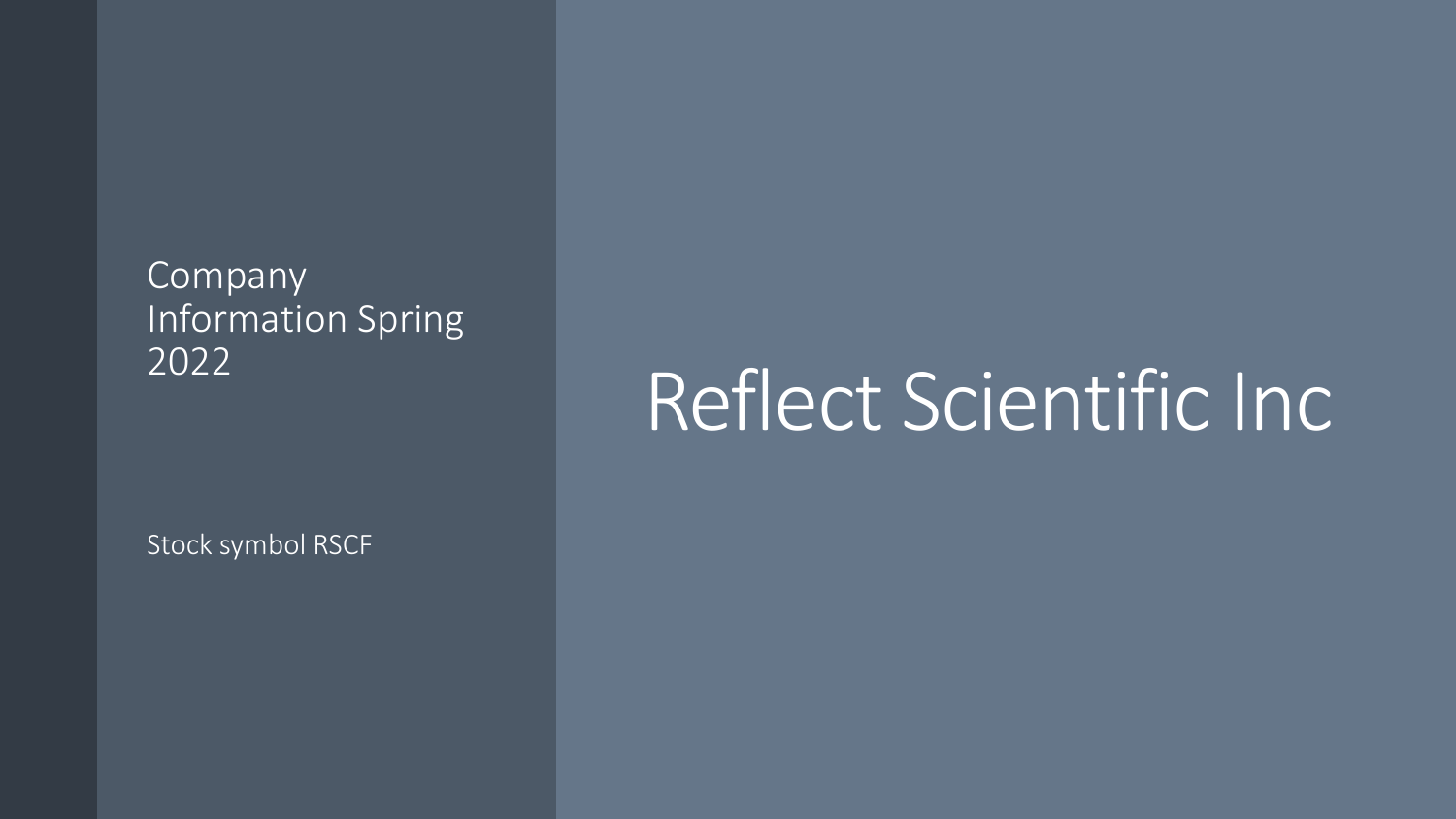#### Safe harbor statement

Forward-looking statements in this presentation are made pursuant to the "safe harbor" provisions of the Private Securities Litigation Reform Act of 1995. Investors are cautioned that such forward-looking statements involve risks and uncertainties, including without limitation, continued acceptance of the Reflect Scientific Inc.'s products, increased levels of competition for the company, new products and technological changes, the company's dependence on thirdparty suppliers, and other risks detailed from time to time in the company's periodic reports filed with the Securities and Exchange Commission.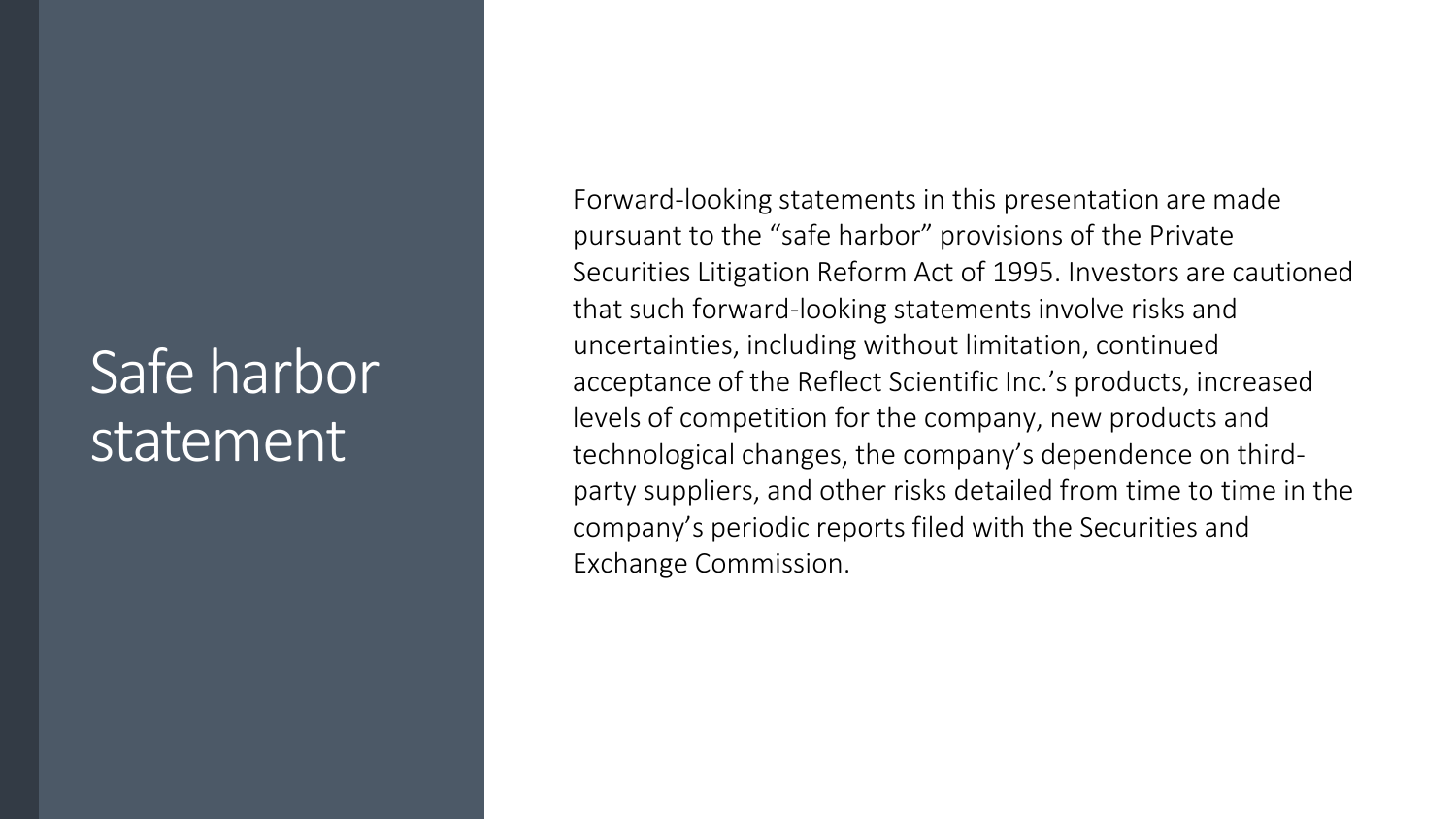#### **Overview**

Reflect Scientific, Inc. (symbol: RSCF), based in Orem, Utah, develops and markets innovative, proprietary technologies in cryogenic cooling for the biotechnology, pharmaceutical, medical, and transportation markets. Among Reflect Scientific's products are low-temperature freezers and refrigerated systems for laboratory, transportation, and computer server room uses. Reflect Scientific has created an IP portfolio of over 30 patents relating to the use of liquid nitrogen. Liquid nitrogen is the primary coolant used in all the Cryometrix products.

Main website [https://www.reflectscientific.com](https://www.reflectscientific.com/)

LinkedIn [www.linkedin.com/company/reflect-scientific](http://www.linkedin.com/company/reflect-scientific)

Twitter @ReflectSci

Press release archive <https://tinyurl.com/y4wjc29q>

OTC Market link <https://www.otcmarkets.com/stock/RSCF/profile>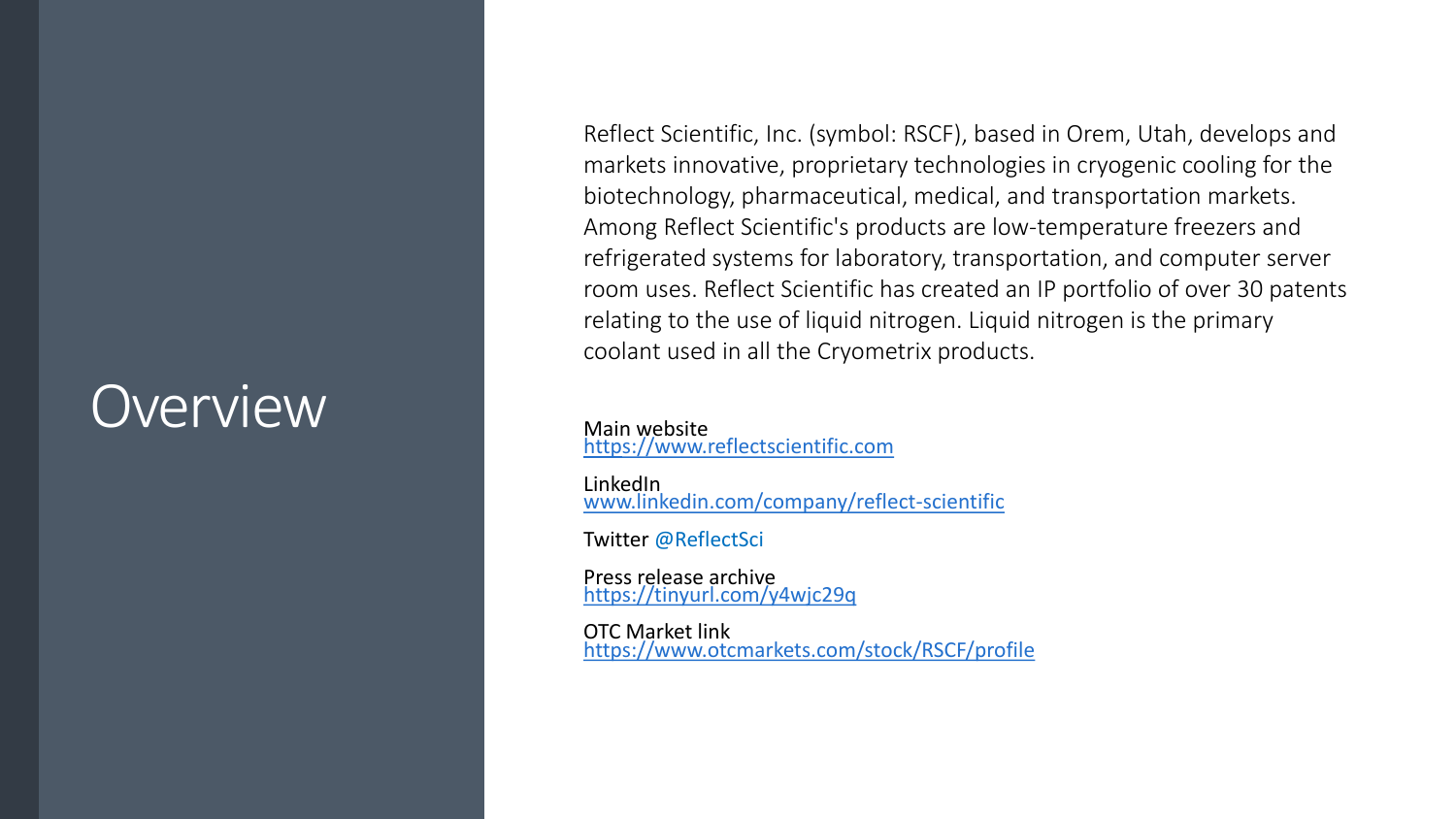

# brand products

cryometrix.com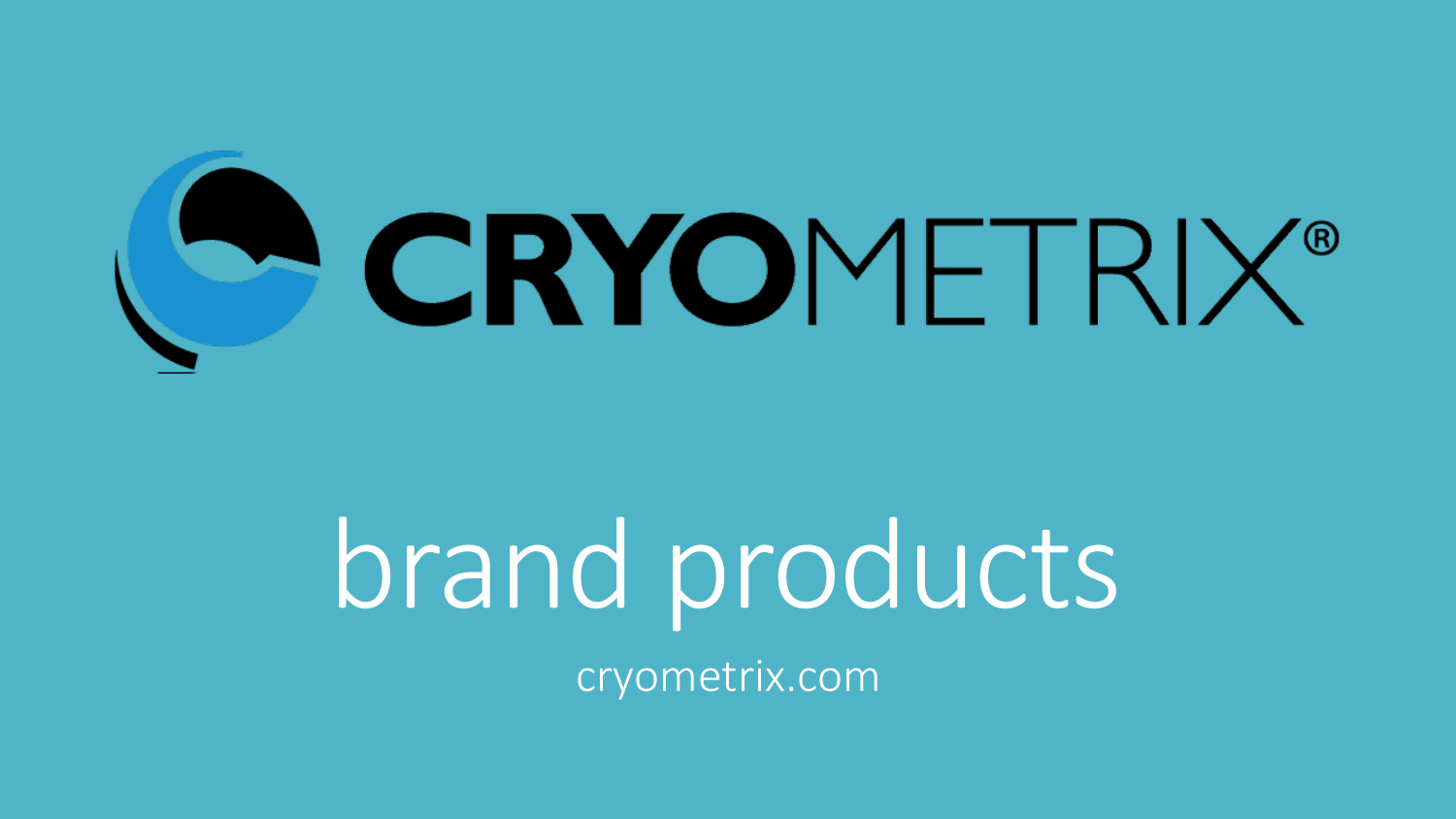



#### Cryometrix cold transport solutions

From the S-90 self-contained transportable ultra-cold freezer to a 53-foot trailer temperature sensitive products can be reliably shipped at a wide range of temperatures. This patented liquid nitrogen technology is ideal for high value pharmaceutical products that must be kept cold during transportation. No electric refrigeration pumps, no CFCs.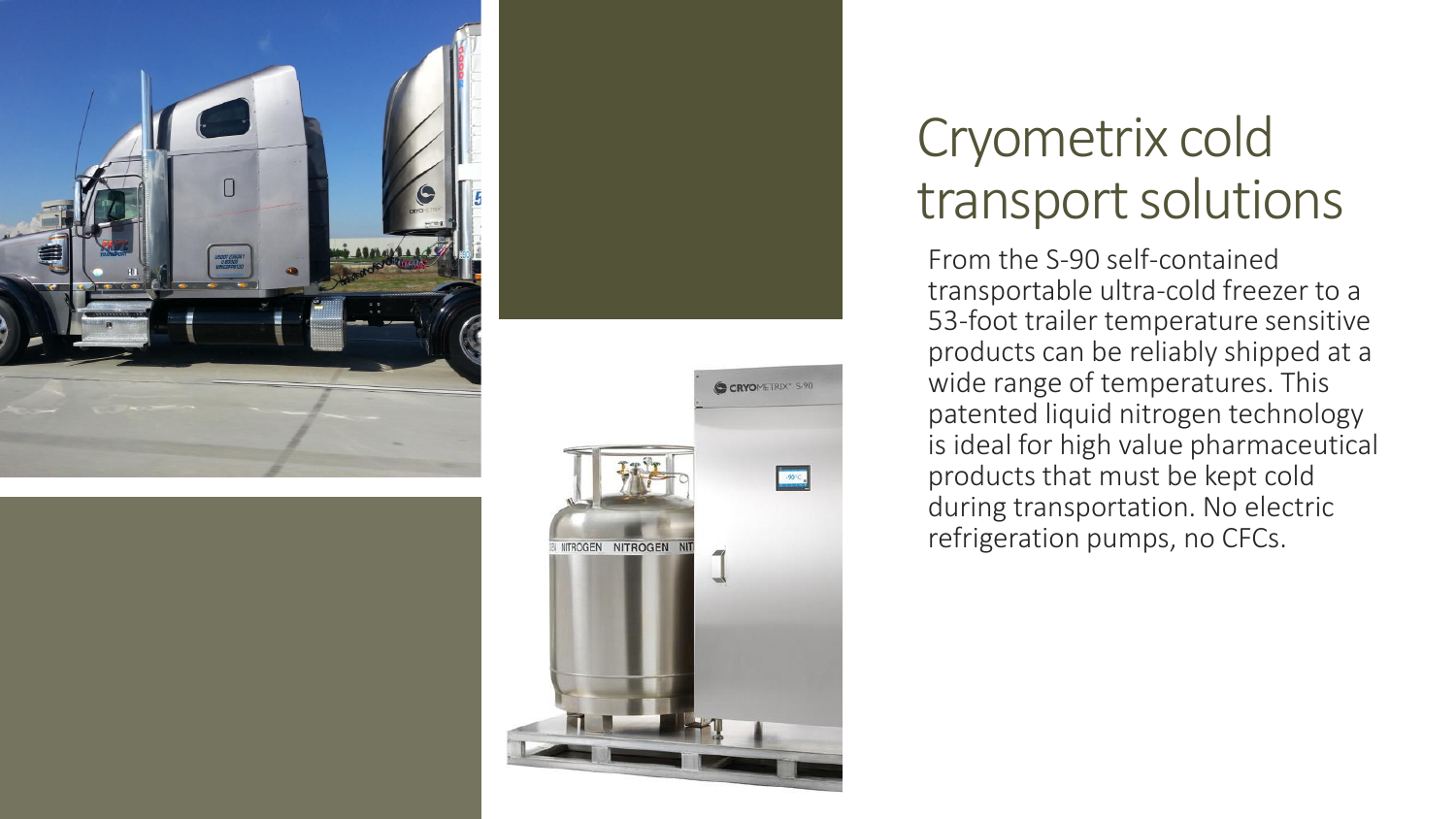

#### Cryometrix coldchain air transport solutions

The RMF-90 air freight freezer is designed to maintain precise temperatures for high-value cargo that must be kept at very cold temperatures during air transport. It is loaded easily onto the cargo plane with current equipment. No CFC's and no refrigeration pumps required.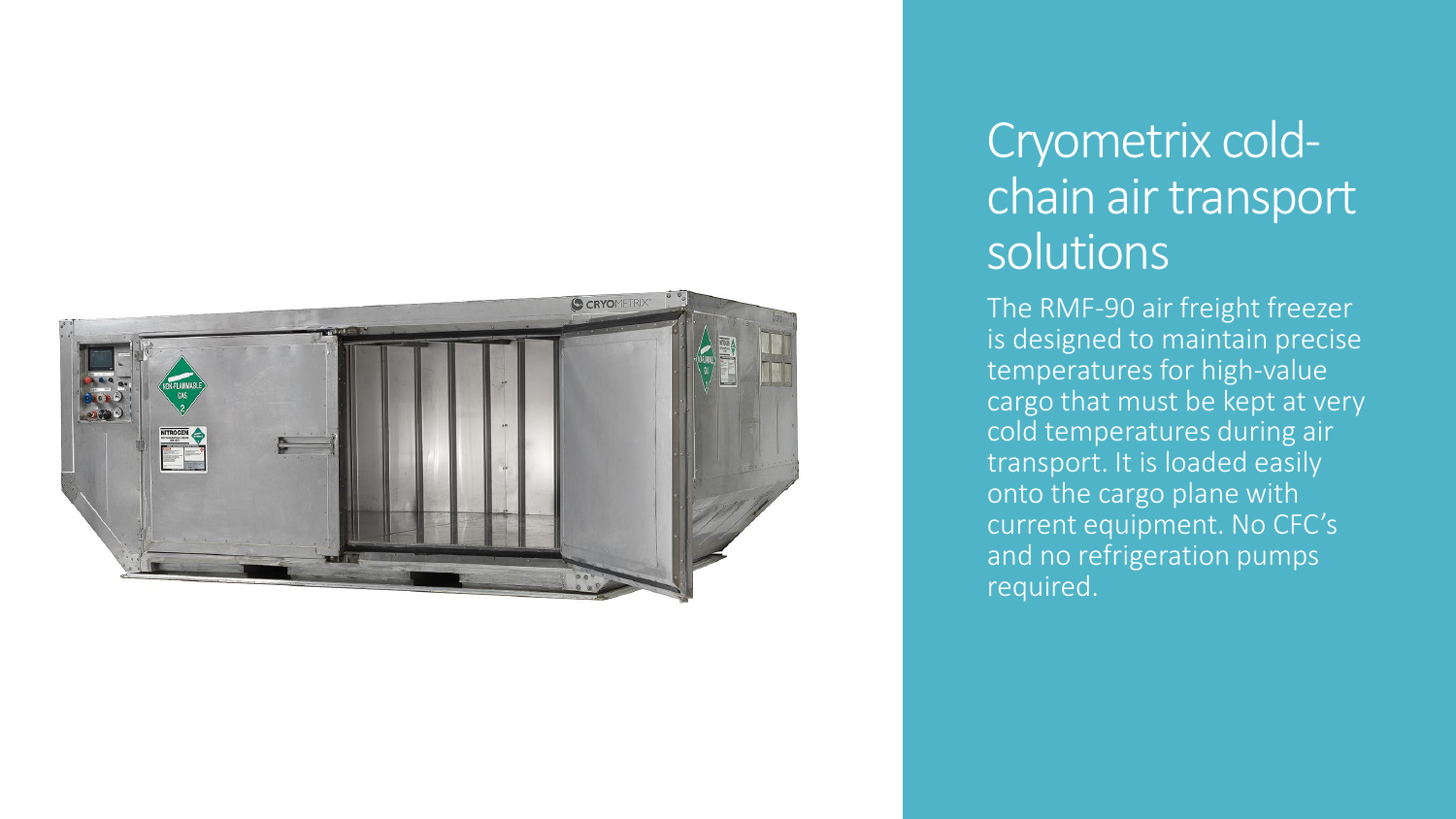

#### Cryometrix Freezers

Ultra low temperature freezers for blast freezing, manufacturing and storage of vaccines and biopharmaceuticals.

Competitive advantage unmatched cooling speed, temperature uniformity, extremely low maintenance costs, uses patented liquid nitrogen technology – no pumps, no CFCs.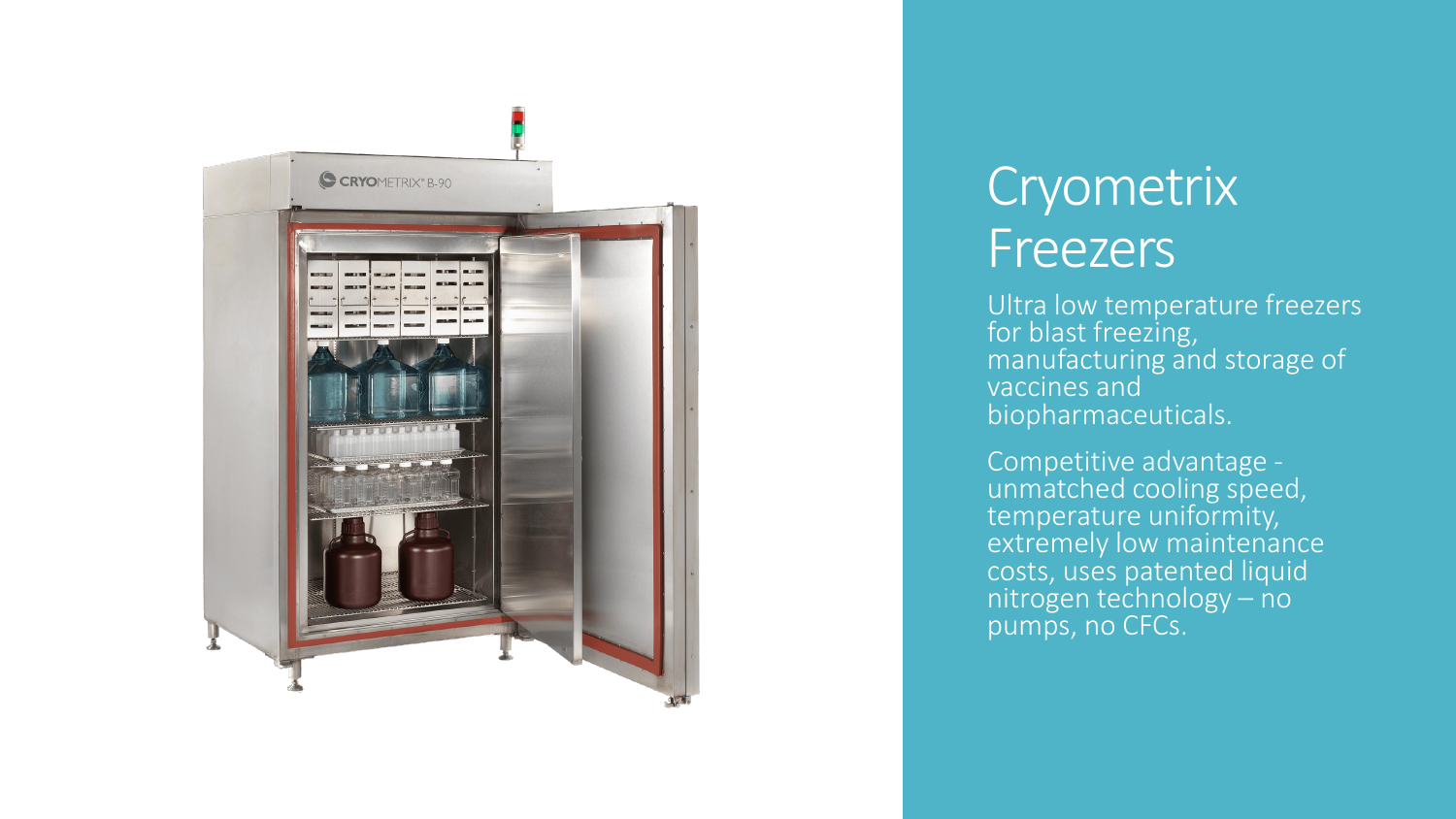



#### Cryometrix solvent chillers

The L-80 series solvent chillers are designed to meet the needs of the rapidly growing hemp industry for efficiently extracting the active cannabinoids from the dried biomass but can be used anywhere cold solvent is required.

The L-80 uses patented liquid nitrogen technology to achieve rapid cooling and accurate temperature control of the solvent.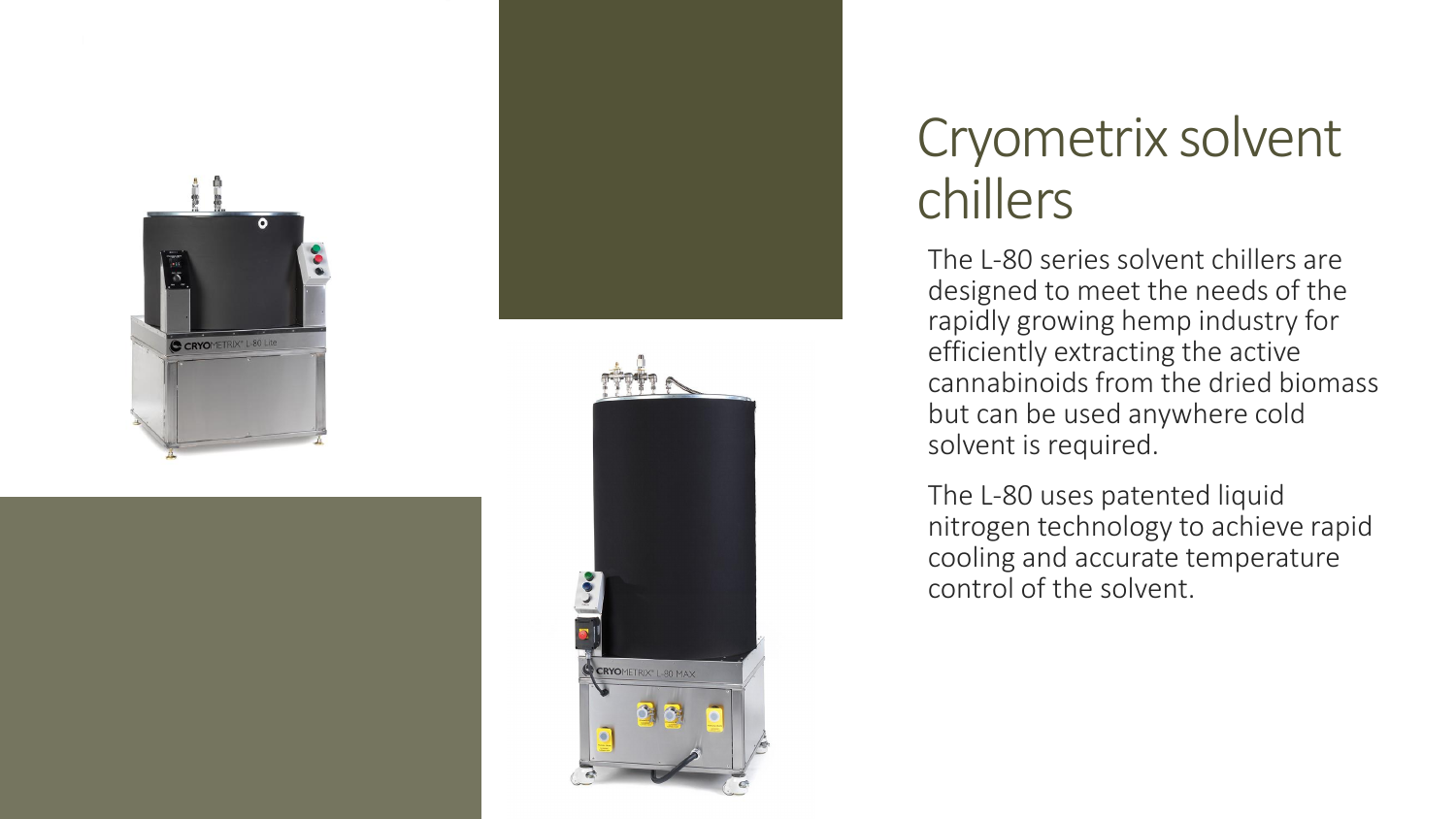

# brand products

visacon.com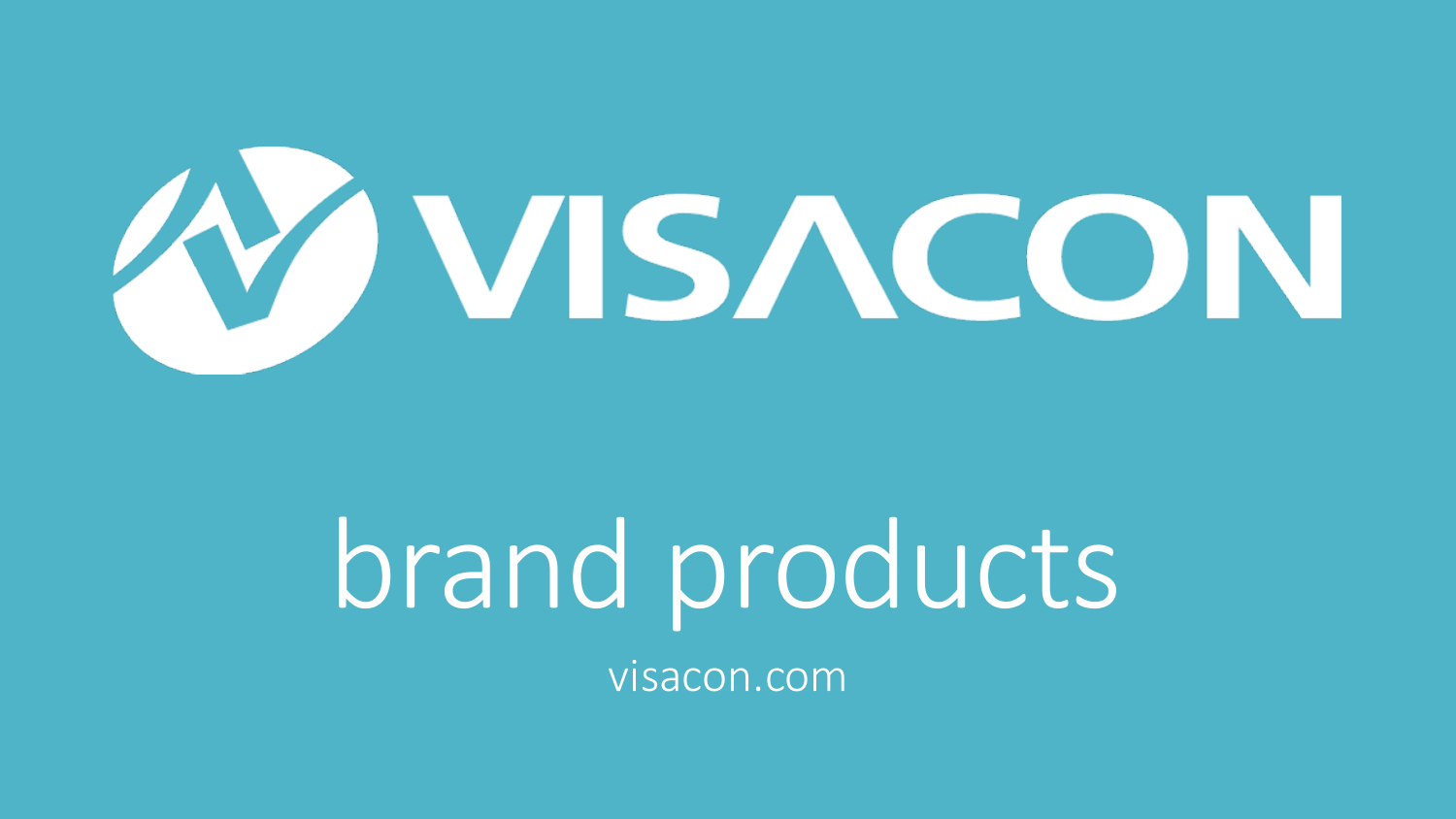



#### Visacon chromatography products

Visacon provides the highest quality OEM products for chromatography. We have 25 years of experience providing quality chromatography products to the life sciences market.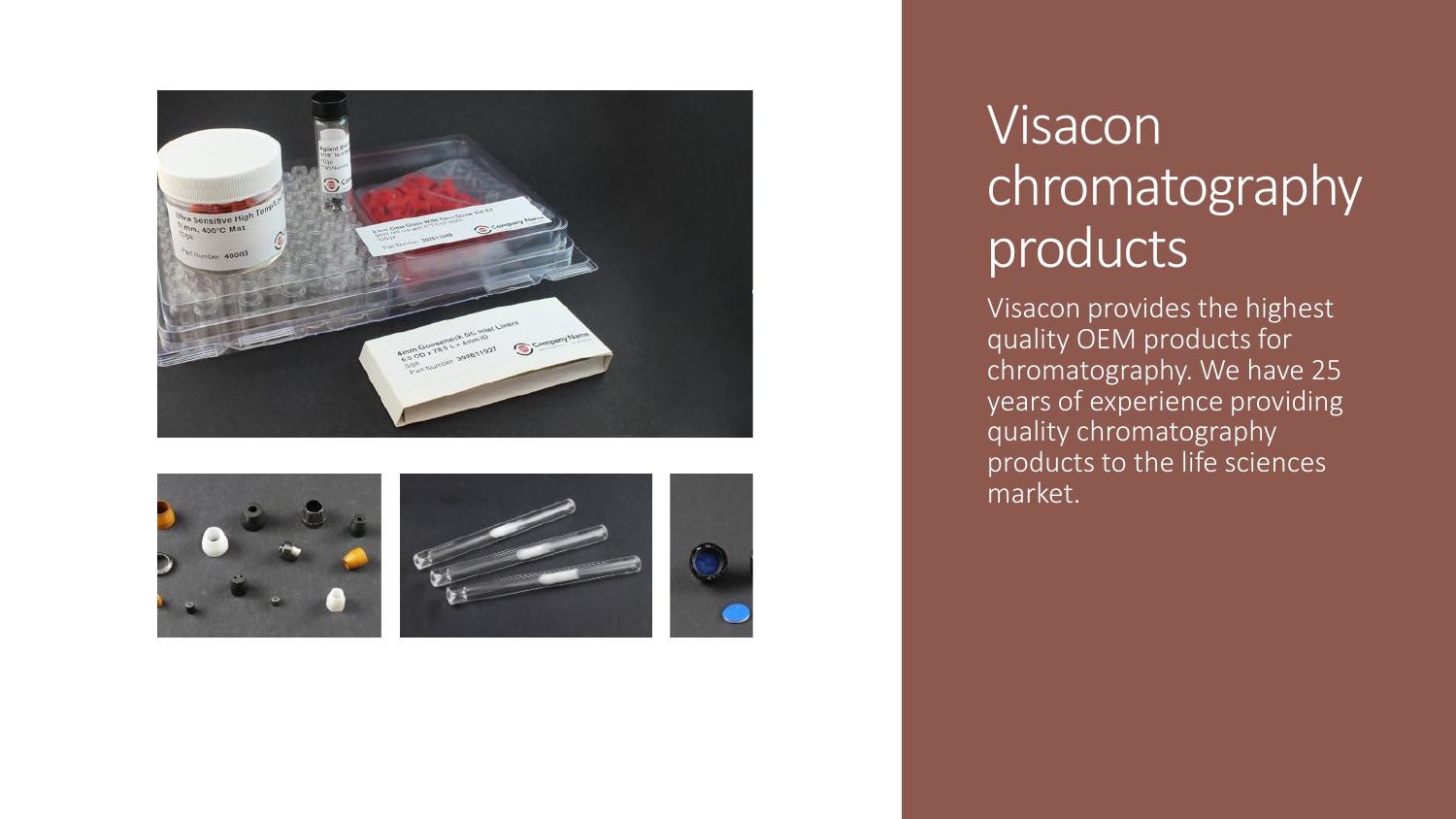#### **Markets** Served

Reflect Scientific through the Cryometrix and Visacon brand products serve a wide variety of industries and markets.

- •Pharmaceutical/Biologicals manufacturing, storage, and transportation.
- •Natural products extraction
- •Whole blood and blood products cryo-processing
- •Instrumental analysis and chromatography consumables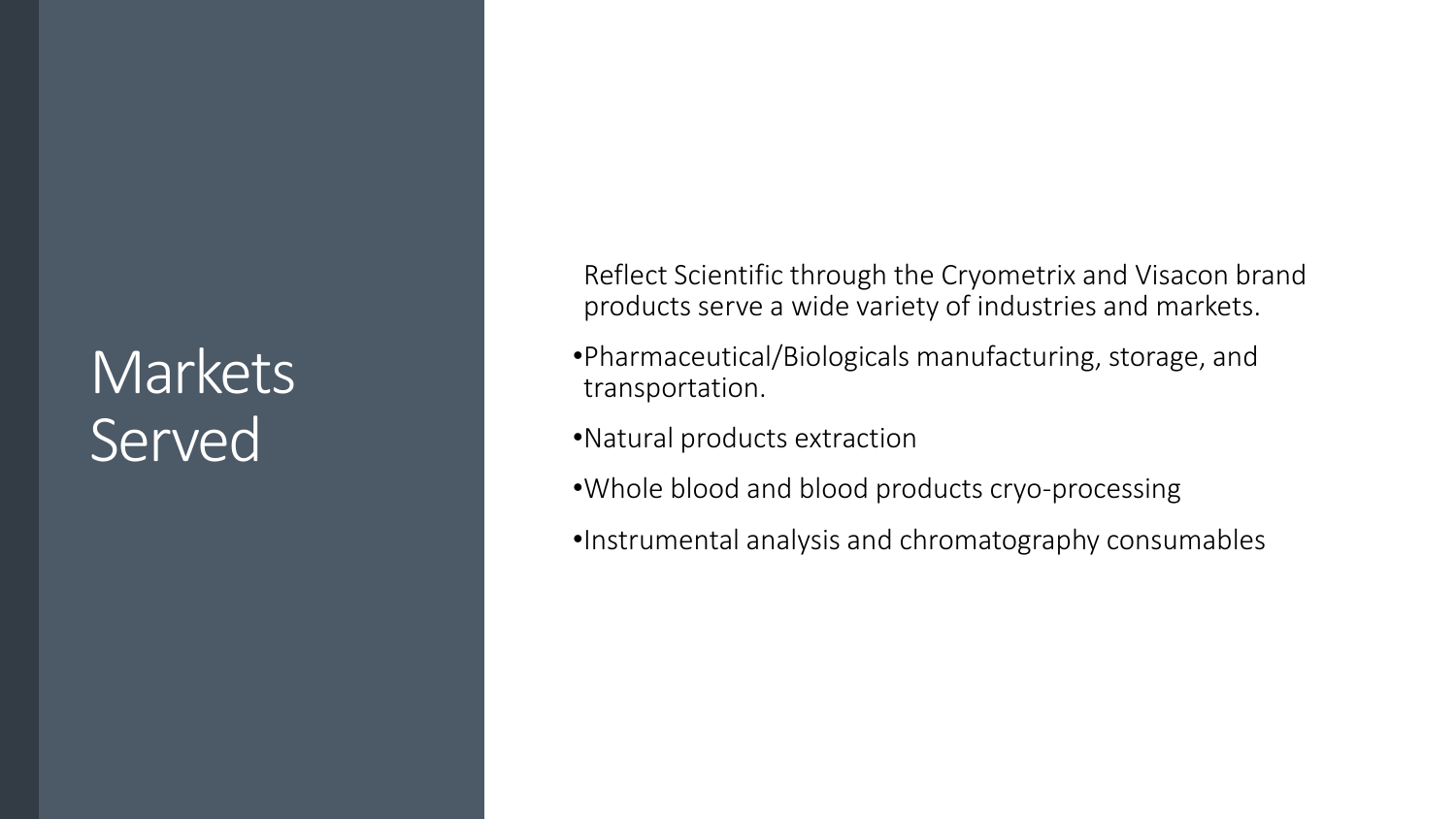# 2022 Q1

## 2021 Q1 through Q4 Financial Data